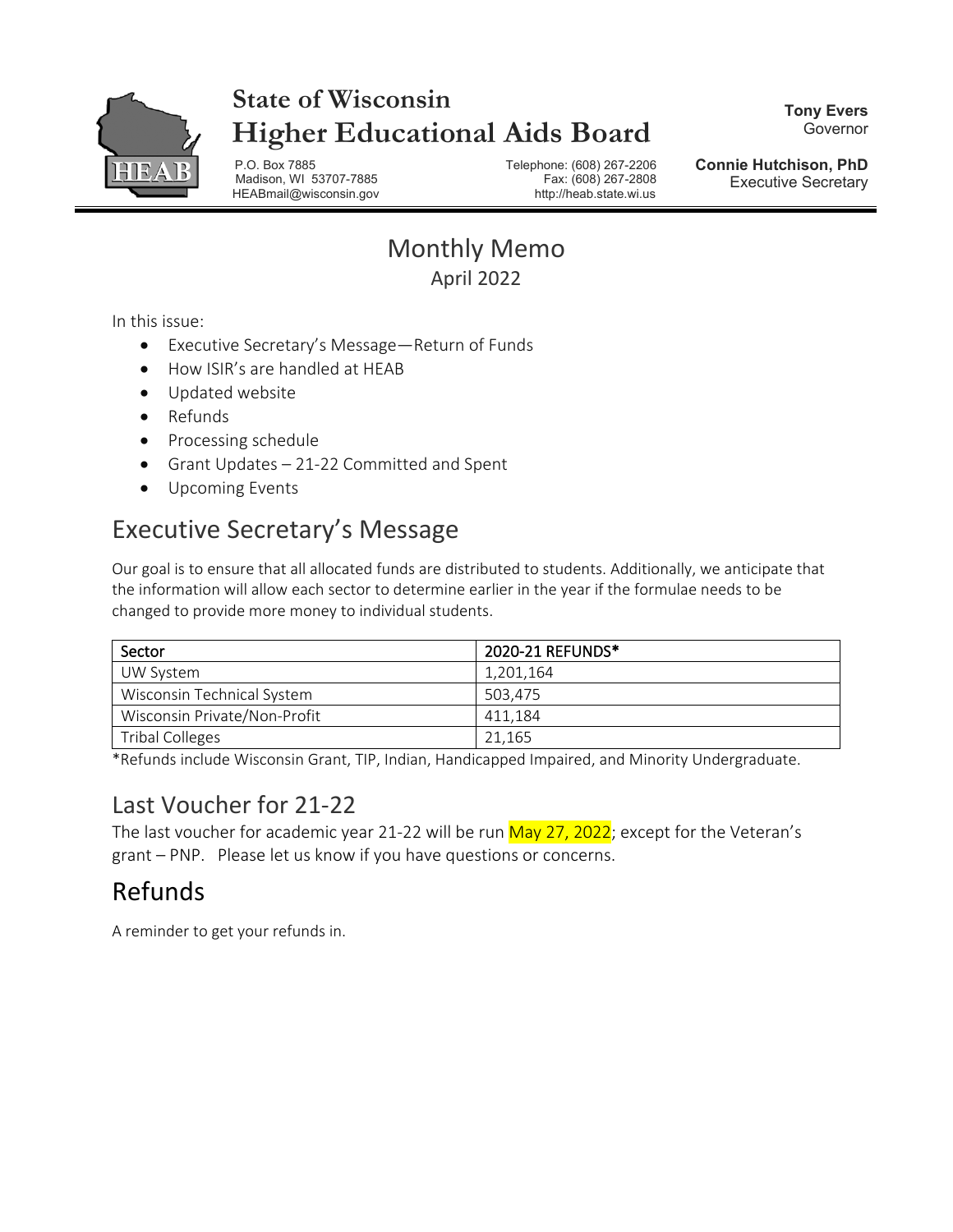### Processing Schedule

#### Notification List 21-22

Distributed Wednesday afternoons. April 6, 13, 20, and 27. May 4, 11, 18, and 25.

#### Notification List 22-23

Distributed Thursday afternoons. April 7, 14, 21, and 28.

May 5, 12, 19, and 26.

#### AES/TES List

Distributed Wednesday afternoons. April 6, 13, 20 and 27 May 4, 11, 18, and 25.

#### Voucher Processing

Tuesdays and Fridays for files uploaded by noon. April 1, 5, 8, 12, 15, 19, 22, 26, and 29 May 3, 6, 10, 13, 17, 20, 24, 27, and 31

Special Vouchers (for loan programs) will be processed weekly on Wednesdays.

Please check our [website calendar](https://heab.state.wi.us/pschedule.html) for the most current processing schedule updates.

### Grant Updates

21-22 committed and spent as of  $4/12/2022$ 

|                                       | Current | This Time Last Year |
|---------------------------------------|---------|---------------------|
| Wisconsin Grant - Private, non-profit |         |                     |
| Committed                             | 158.04% | 164.28%             |
| Spent                                 | 89.44%  | 87.10%              |
| <b>Wisconsin Grant - Tribal</b>       |         |                     |
| Committed                             | 151.81% | 150.41%             |
| Spent                                 | 68.29%  | 70.73%              |
| <b>Wisconsin Grant – UW</b>           |         |                     |
| Committed                             | 127.53% | 137.50%             |
| Spent                                 | 92.51%  | 94.12%              |
| <b>Wisconsin Grant - Technical</b>    |         |                     |
| Committed                             | 191.14% | 197.55%             |
| Spent                                 | 83.97%  | 89.08%              |